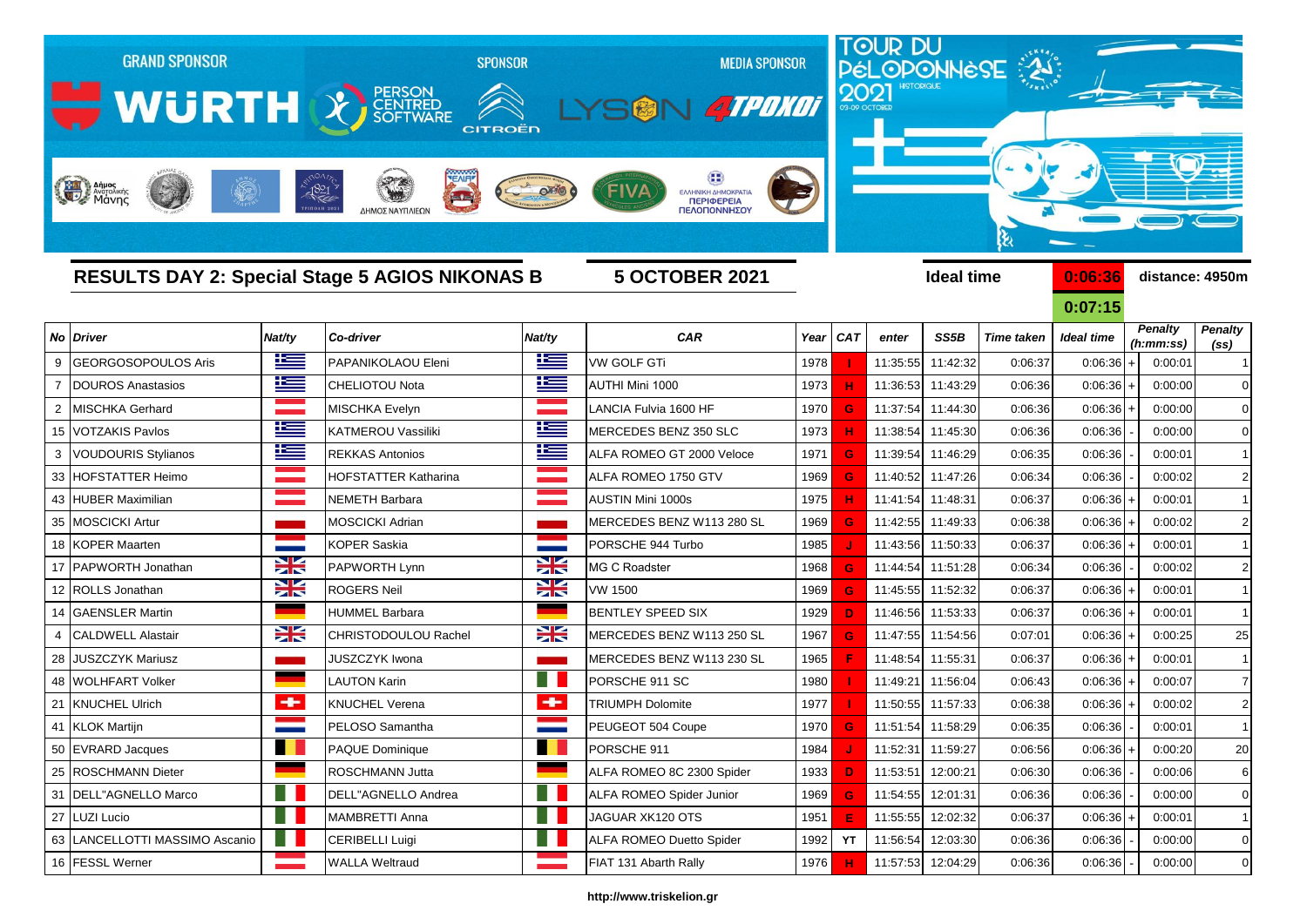|    | <b>GRAND SPONSOR</b><br><b>WURTH CONTRIGHT WARE</b><br>Anjues<br>Mary Aversauche |           | <b>SPONSOR</b><br>CITROËN<br>$-1821$<br>$\rightarrow$<br>ΔΗΜΟΣ ΝΑΥΠΛΙΕΩΝ |        | <b>MEDIA SPONSOR</b><br>SON 4TPOKOT<br>ΕΛΛΗΝΙΚΗ ΔΗΜΟΚΡΑΤΙΑ<br>ΠΕΡΙΦΕΡΕΙΑ<br>ΠΕΛΟΠΟΝΝΗΣΟΥ |      |            | TOUR DU<br>PÉLOPONNÈSE |                   |                   |                   |                             |                                     |  |  |
|----|----------------------------------------------------------------------------------|-----------|--------------------------------------------------------------------------|--------|------------------------------------------------------------------------------------------|------|------------|------------------------|-------------------|-------------------|-------------------|-----------------------------|-------------------------------------|--|--|
|    |                                                                                  |           | <b>RESULTS DAY 2: Special Stage 5 AGIOS NIKONAS B</b>                    |        | <b>5 OCTOBER 2021</b>                                                                    |      |            |                        | <b>Ideal time</b> |                   | 0:06:36           | distance: 4950m             |                                     |  |  |
|    |                                                                                  |           |                                                                          |        |                                                                                          |      |            |                        |                   |                   | 0:07:15           |                             |                                     |  |  |
|    | <b>No Driver</b>                                                                 | Nat/ty    | Co-driver                                                                | Nat/ty | <b>CAR</b>                                                                               | Year | <b>CAT</b> | enter                  | SS5B              | <b>Time taken</b> | <b>Ideal time</b> | <b>Penalty</b><br>(h:mm:ss) | <b>Penalty</b><br>(s <sub>s</sub> ) |  |  |
| 22 | <b>HUBER Robert</b>                                                              |           | <b>HELLER Christiane</b>                                                 |        | <b>BMW 3.0 S</b>                                                                         | 1972 |            | 11:58:54               | 12:05:29          | 0:06:35           | 0:06:36           | 0:00:01                     |                                     |  |  |
| 26 | <b>PANIS Josef</b>                                                               |           | <b>BURGER Gabriele</b>                                                   |        | BMW 328 Roadster                                                                         | 1938 | D          | 11:59:54               | 12:06:29          | 0:06:35           | 0:06:36           | 0:00:01                     |                                     |  |  |
| 24 | <b>CERIBELLI Antonio</b>                                                         |           | <b>MARINACCI Marco</b>                                                   |        | <b>ALFA ROMEO Spider</b>                                                                 | 1972 |            | 12:00:54               | 12:06:13          | 0:05:19           | 0:06:36           | 0:01:17                     | 77                                  |  |  |
| 8  | <b>BUSH Julian</b>                                                               | X         | PAPWORTH Simon                                                           | ≍      | ALFA ROMEO 1750 Spider                                                                   | 1971 | G          | 12:01:55               | 12:08:30          | 0:06:35           | 0:06:36           | 0:00:01                     | $\mathbf{1}$                        |  |  |
| 55 | <b>FILIPOWICZ Tomasz</b>                                                         |           | RODEK Joanna Lidia                                                       |        | MERCEDES BENZ W121 190 SL                                                                | 1959 |            | 12:02:37               | 12:08:32          | 0:05:55           | 0:06:36           | 0:00:41                     | 41                                  |  |  |
| 34 | OLSZEWSKI Jerzy                                                                  |           | <b>SCHELFHOUT Lieve</b>                                                  | n d    | MERCEDES BENZ W113 280 SL                                                                | 1969 | G          | 12:03:55               | 12:10:33          | 0:06:38           | 0:06:36           | 0:00:02                     | $\overline{2}$                      |  |  |
| 19 | <b>BOSMA Jaap</b>                                                                |           | BOSMA-MEINSMA Agatha                                                     |        | PEUGEOT 404 XC7                                                                          | 1971 | G          | 12:04:55               | 12:11:28          | 0:06:33           | 0:06:36           | 0:00:03                     | 3 <sup>1</sup>                      |  |  |
|    | <b>MORAITIS Nikolaos</b>                                                         | <u>is</u> | KOKKINOU Vera                                                            | ľ      | <b>LADA BA3-2101</b>                                                                     | 1978 |            | 12:05:55               | 12:12:38          | 0:06:43           | 0:06:36           | 0:00:07                     | $\overline{7}$                      |  |  |
| 23 | VAN DER STEEN Arie                                                               |           | VAN DER STEEN Matthijs                                                   |        | PORSCHE 924                                                                              | 1980 |            | 12:06:54               | 12:13:29          | 0:06:35           | 0:06:36           | 0:00:01                     |                                     |  |  |
|    | <b>PINTARICH Franz</b>                                                           |           | <b>PINTARICH Ursula</b>                                                  |        | FORD Escort RS2000                                                                       | 1973 |            | 12:07:55               | 12:14:31          | 0:06:36           | 0:06:36           | 0:00:00                     | $\overline{0}$                      |  |  |
| 42 | <b>ISTORACE Francesco</b>                                                        | ш         | <b>PAULUCCI BAROUKH Francesca</b>                                        | - 11   | TRIUMPH TR6                                                                              | 1974 |            | 12:08:54               | 12:15:29          | 0:06:35           | 0:06:36           | 0:00:01                     |                                     |  |  |
| 61 | <b>ADRIAENS</b> Serge                                                            | H I       | <b>BELMANS Danielle</b>                                                  |        | PORSCHE 911                                                                              | 1989 | YT         | 12:09:52               | 12:16:28          | 0:06:36           | 0:06:36           | 0:00:00                     | $\overline{0}$                      |  |  |
| 47 | <b>ISTEFOU Alexandros</b>                                                        | 些         | ZACHAROPOULOS Nikolaos                                                   | Ħ      | NISSAN A10 Violet                                                                        | 1980 |            | 12:10:08               | 12:17:00          | 0:06:52           | 0:06:36           | 0:00:16                     | 16                                  |  |  |
| 52 | LAGIOS Miltiades                                                                 | 坚         | KOUTSIS Ioannis                                                          | N      | MERCEDES BENZ W191/170 DS                                                                | 1953 |            | 12:11:43               | 12:18:31          | 0:06:48           | 0:06:36           | 0:00:12                     | 12                                  |  |  |
| 40 | <b>BANTZIS Antonios</b>                                                          | 些         | PAPASOTIRIOU Dimosthenis                                                 | l      | <b>LANCIA Beta Montecarlo</b>                                                            | 1976 |            | 12:12:09               | 12:18:48          | 0:06:39           | 0:06:36           | 0:00:03                     | 3 <sup>1</sup>                      |  |  |
| 32 | <b>DENNISEN Fons</b>                                                             |           | <b>MEESTERS Jolijn</b>                                                   |        | DATSUN Fairlady 1600                                                                     | 1969 |            | 12:13:54               | 12:20:30          | 0:06:36           | 0:06:36           | 0:00:00                     | $\overline{0}$                      |  |  |
|    | 46 KUIPER Remco                                                                  |           | <b>WANTIA Jordy</b>                                                      |        | DATSUN 180B                                                                              | 1978 |            | 12:14:08               | 12:21:03          | 0:06:55           | $0:06:36 +$       | 0:00:19                     | 19                                  |  |  |
|    | 58 BEECHENER Richard                                                             | X         | <b>BEECHENER Anja</b>                                                    | X      | MERCEDES BENZ W113 230 SL                                                                | 1964 |            | 12:15:51               | 12:22:27          | 0:06:36           | $0:06:36 +$       | 0:00:00                     | $\overline{0}$                      |  |  |
|    | ARVANITIS Nikolaos*                                                              | N         | CHARALAMPAKI Ioanna*                                                     | ١Œ     | AUSTIN Healey 100/4 BN2                                                                  | 1956 |            | 12:16:52               | 12:23:29          | 0:06:37           | 0:06:36           | 0:00:01                     | -1                                  |  |  |
|    | 51 ZACHOPOULOU-ANTONATOU Christ                                                  |           | ZACHOPOULOU Miranda                                                      | ٢      | LANCIA Fulvia Coupe 1,3s                                                                 | 1973 | н          | 12:17:56               | 12:24:31          | 0:06:35           | 0:06:36           | 0:00:01                     | $\mathbf 1$                         |  |  |
|    | 49 OGNEAN Viorel                                                                 |           | <b>OGNEAN Levana</b>                                                     |        | <b>TOYOTA Celica Supra</b>                                                               | 1982 |            | 12:18:26               | 12:25:01          | 0:06:35           | 0:06:36           | 0:00:01                     | $\mathbf{1}$                        |  |  |
|    | 36 MLCOCH Hansi                                                                  |           | STEIDLER Burgi                                                           |        | ALFA ROMEO Junior Sport Zagato                                                           | 1970 | G          | 12:19:50               | 12:26:27          | 0:06:37           | 0:06:36           | 0:00:01                     | $\mathbf{1}$                        |  |  |
|    | 44 NIETRZEBA Adam                                                                |           | LYSON Tomasz                                                             |        | <b>BUICK Century Custom Wagon</b>                                                        | 1976 |            | 12:09:23               | 12:16:09          | 0:06:46           | 0:06:36           | 0:00:10                     | 10                                  |  |  |

## **http://www.triskelion.gr**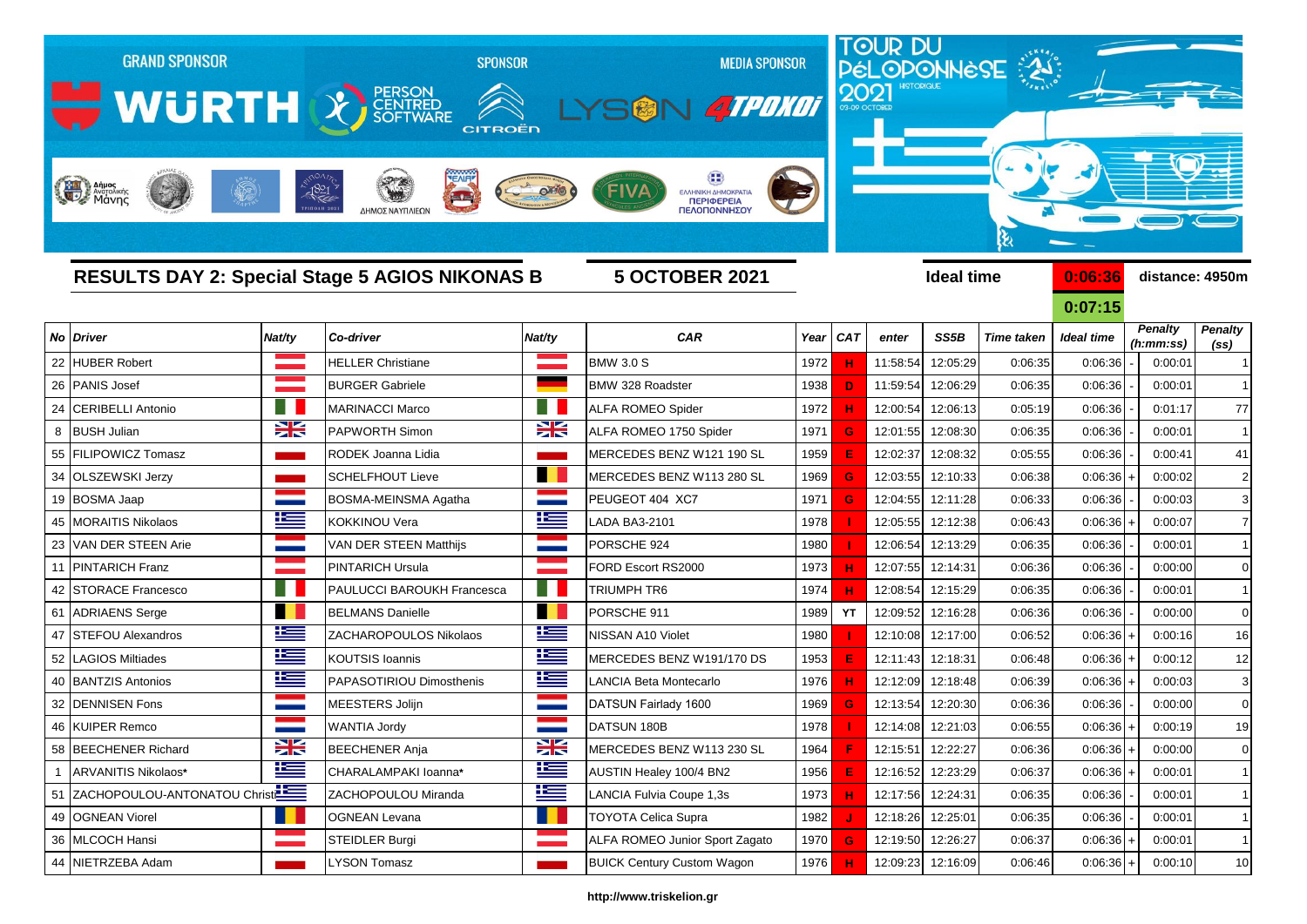|    | <b>GRAND SPONSOR</b><br>WURTH & BERSON<br>Anjues<br>Mayon |            | <b>SPONSOR</b><br>CITROËN<br>$-1821$<br>ΔΗΜΟΣ ΝΑΥΠΛΙΕΩ |                          | <b>MEDIA SPONSOR</b><br>SON 4TPOKOT<br>ΕΛΛΗΝΙΚΗ ΔΗΜΟΚΡΑΤΙ<br>ΠΕΡΙΦΕΡΕΙΑ<br>ΠΕΛΟΠΟΝΝΗΣΟΥ |         |            | TOUR DU<br>PÉLOPONNÈSE |                   |                   |                              |                      |                   |
|----|-----------------------------------------------------------|------------|--------------------------------------------------------|--------------------------|-----------------------------------------------------------------------------------------|---------|------------|------------------------|-------------------|-------------------|------------------------------|----------------------|-------------------|
|    |                                                           |            | <b>RESULTS DAY 2: Special Stage 5 AGIOS NIKONAS B</b>  |                          | <b>5 OCTOBER 2021</b>                                                                   |         |            |                        | <b>Ideal time</b> |                   | 0:06:36                      |                      | distance: 4950m   |
|    | No Driver                                                 | Nat/ty     | Co-driver                                              | Nat/ty                   | <b>CAR</b>                                                                              | Year    | <b>CAT</b> | enter                  | SS5B              | <b>Time taken</b> | 0:07:15<br><b>Ideal time</b> | <b>Penalty</b>       | <b>Penalty</b>    |
| 57 | <b>STIPCICH Pierluigi</b>                                 | . .        | <b>TOMBOLINI Alfredo</b>                               |                          | <b>ALFA ROMEO Giulia Spider</b>                                                         | 1962    | F          | 12:22:14               | 12:29:30          | 0:07:16           | 0:07:15                      | (h:mm:ss)<br>0:00:01 | (s <sub>s</sub> ) |
| 37 | MALUSZYNSKA Joanna                                        |            | DOBANIEWICZ-GRABOWSKA Magdal                           |                          | MERCEDES BENZ W113 280 SL                                                               | 1970    | G          |                        |                   |                   | 0:06:36                      | 0:06:36              | 300               |
| 54 | <b>GIUSTINI Carlo</b>                                     |            | <b>MIZINA Svetlana</b>                                 |                          | <b>ALFA ROMEO Giulietta Spider</b>                                                      | 1957    | Ε          | 12:24:23               | 12:31:39          | 0:07:16           | 0:07:15                      | 0:00:01              |                   |
| 56 | MOTTIRONI Pierluigi                                       |            | QUINTILIANI Daniela                                    |                          | <b>ALFA ROMEO Giulia Sprint</b>                                                         | 1962    | F          | 12:25:21               | 12:32:21          | 0:07:00           | 0:07:15                      | 0:00:15              | 15                |
| 39 | <b>KEMPE Jim</b>                                          |            | KEMPE Hennie                                           | <b>Contract Contract</b> | ALFA ROMEO GIULIA                                                                       | 1971    | G          | 12:25:49               | 12:32:24          | 0:06:35           | 0:06:36                      | 0:00:01              | $\overline{1}$    |
| 62 | <b>SATRAZEMI Maria</b>                                    | ١Ξ         | RALLI Sia                                              | Ħ                        | ALFA ROMEO Spider S4                                                                    | 1990    | YT         | 12:27:00               | 12:33:48          | 0:06:48           | 0:06:36                      | 0:00:12              | 12                |
| 60 | NOBLE John                                                | X          | <b>NOBLE Jean</b>                                      | X                        | MERCEDES BENZ 280SL                                                                     | 1970    | G          | 12:28:24               | 12:35:39          | 0:07:15           | 0:07:15                      | 0:00:00              | $\overline{0}$    |
| 59 | <b>SAMARAS Alexandros</b>                                 | N          | SAMARA Alexandra                                       | ĥ                        | ROLLS ROYCE SILVER SHADOW                                                               | 1968    | G          | 12:28:58               | 12:36:37          | 0:07:39           | 0:07:15                      | 0:00:24              | 24                |
|    | 38 DUPEN Ella                                             | X          | CHRISTODOULOU Sophia                                   | XK                       | VW Beetle 1300                                                                          | 1971    | G          | 12:30:19               | 12:36:48          | 0:06:29           | 0:07:15                      | 0:00:46              | 46                |
| 20 | <b>FOWLER David</b>                                       | X          | <b>BARNICOAT James</b>                                 | X                        | <b>TRIUMPH Spitfire MKII</b>                                                            | 1965    |            | 12:30:54               | 12:37:32          | 0:06:38           | 0:06:36                      | 0:00:02              | $\overline{2}$    |
| 6  | KEIJSER Ton**                                             |            | KEIJSER Mariken                                        |                          | <b>MGA Roadster</b>                                                                     | 1958    | E          | 11:34:41               | 11:41:36          | 0:06:55           | 0:06:36                      | 0:00:19              | 19                |
|    | VAN ZANTEN Edward**                                       |            | VAN ZANTEN Mirjam                                      |                          | PEUGEOT 504 Coupe                                                                       | 1972    |            |                        | 11:34:39 11:41:32 | 0:06:53           | 0:06:36                      | 0:00:17              | 17                |
| 53 | <b>KARIOTIS Ioannis</b>                                   | <u>is</u>  | KARIOTI Maria                                          | <u>ies</u>               | $DKW$ 3=6                                                                               | 1960    | Е          |                        |                   |                   | 0:07:15                      | 0:07:15              | 300               |
| 29 | POSMYK Jordan                                             |            | <b>PALUCHOWSKI Pawel</b>                               |                          | MERCEDES BENZ W113 230 SL                                                               | 1965    | F          |                        |                   |                   | 0:06:36                      | 0:06:36              | 300               |
| 64 | LOUMIDIS Aris                                             | N          | OUMIDI Lena                                            | M                        | <b>CORD Phaeton</b>                                                                     | 1936    | SV         |                        |                   |                   | 0:06:36                      | 0:06:36              | 300               |
| 65 | SINANOGLOU Athanasios                                     | N          | SANTAMOURI Danae-Sake                                  | Ħ                        | PORSCHE 356 B s cabriolet                                                               | 1963    | SV         |                        |                   |                   | 0:06:36                      | 0:06:36              | 300               |
|    | 66   INGLESSIS Ioannis                                    | Ħ          | KAMILARI Anna-Maria                                    | Æ                        | CHEVROLET Corvette C2                                                                   | 1965    | SV         |                        |                   |                   | 0:06:36                      | 0:06:36              | 300               |
|    | 67 CHRYSOSPATHIS Ioannis                                  | 当          | <b>VELONI Anny</b>                                     | N                        | PORSCHE 911T                                                                            | 1971    | SV         |                        |                   |                   | 0:06:36                      | 0:06:36              | 300               |
|    | 68 ARVANITIS Grigoris                                     | <u>is </u> | <b>ARVANITI Foteini</b>                                | ١Œ                       | LANCIA Fulvia Coupe 1,3s                                                                | 1972    | SV         |                        |                   |                   | 0:06:36                      | 0:06:36              | 300               |
|    | 69 NTZOUMANIS Athanasios                                  | ١Œ         | ZACHARIS KONSTANTINOS                                  | N                        | LANCIA Fulvia Coupe 1,3s                                                                | 1973    | SV         |                        |                   |                   | 0:06:36                      | 0:06:36              | 300               |
|    | 70 KOTTIS Vasileios                                       | Ħ          | <b>TBA</b>                                             | N                        | <b>BMW 2002</b>                                                                         | 1974    | ${\sf SV}$ |                        |                   |                   | 0:06:36                      | 0:06:36              | 300               |
|    | NIKOLOPOULOU Eleni                                        | ١Œ         | <b>GEORGILIS Kostis</b>                                | ١Œ                       | <b>VW 1300</b>                                                                          | 1976    | SV         |                        |                   |                   | 0:06:36                      | 0:06:36              | 300               |
|    | 72 MATSOUKIS Petros                                       | $\equiv$   | <b>MALIAKI Maria</b>                                   | <u> اکت</u>              | MERCEDES BENZ W123 Coupe                                                                | 1978 SV |            |                        |                   |                   | 0:06:36                      | 0:06:36              | 300               |

## **http://www.triskelion.gr**